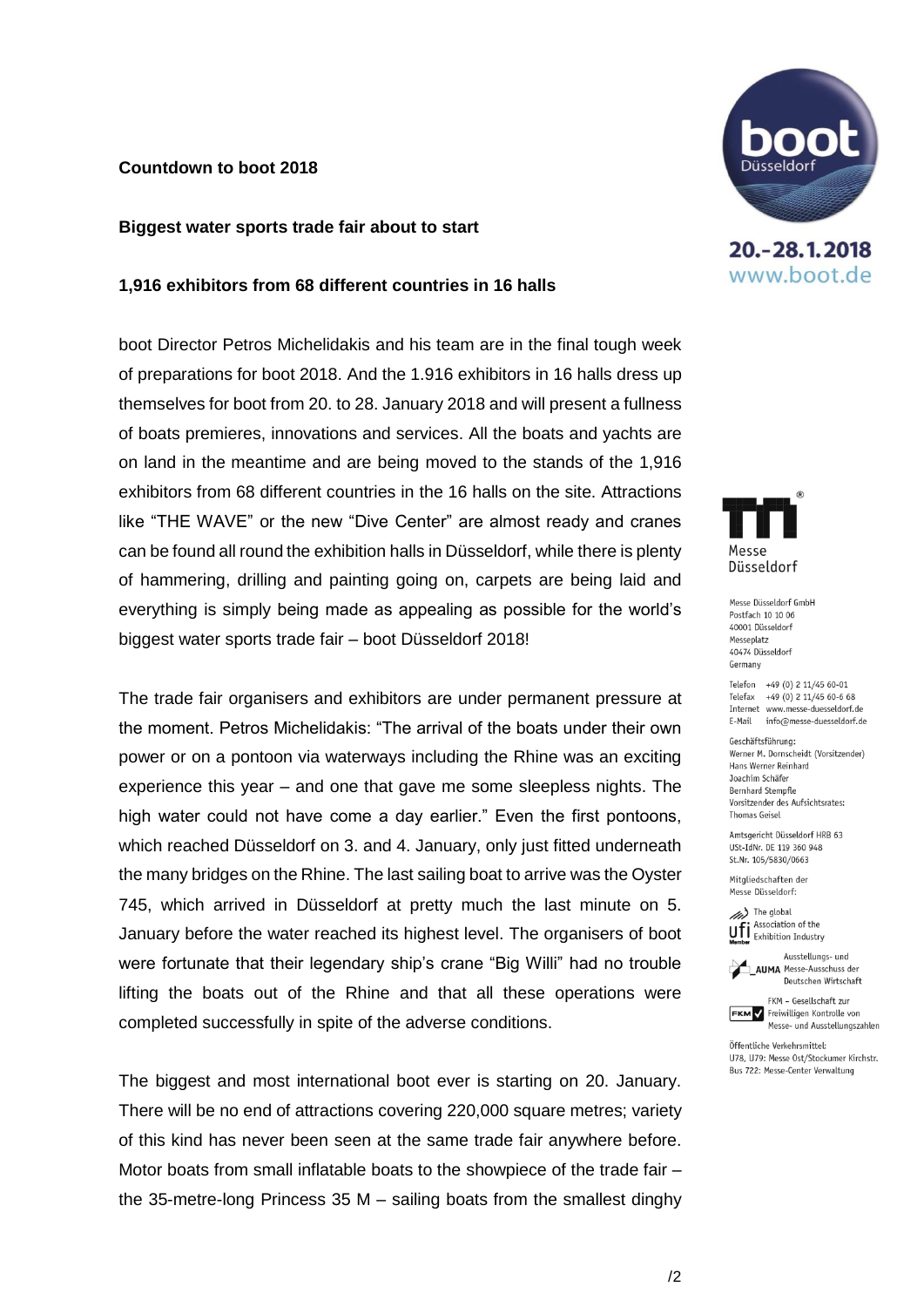to the increasingly popular top-of-the-line yachts in the 60 to 70 foot range – all classes are on display at boot 2018.

Ever since "THE WAVE" was introduced, young water sports enthusiasts in particular have looked forward to this action-packed trend sport. Fastmoving surfing on a standing WAVE is a real challenge even for international surfing professionals. Which explains why such successful surfers as Airton Cozzolino, Zane Schweitzer, Bernd Rosiger or Fiona Wylde are coming over to boot from their Hawaiian hotspots in the grey Central European month of January, in order to experience authentic surfing adventures here and to demonstrate their skills in international contests. Quite apart from these professional surfers, there are any number of amateur surfers who simply want to try surfing the WAVE.

The new Dive Center at boot has the look of a Caribbean diving base. A short holiday under palms is guaranteed here. In addition to the professional divers, who will be there to obtain information about the latest trends in their sport from the leading suppliers of diving accessories and equipment, newcomers to recreational diving in particular are invited to get initial tips here. Experts will be demonstrating how to fill oxygen bottles, put diving masks on and complete all the preparations for a dive. Once they have collected all this good information, diving beginners can then move on into the pool to dive for the first time using the equipment they can borrow at boot free of charge.

Holiday feeling rules in halls 13 and 14 with more than 200 chartering providers and marinas for exclusive individual holidays. The German cruising market leader AIDA will show a real ship cabin from one of its cruisers. Many families are interested in three-generation holidays. This kind of relaxed get-together is being presented at boot 2018 by houseboat providers, among others. With the Febomobil from Kuhnle, handicapaccessible holidays on the water are made possible too.

And anyone who would like to end his or her tour of the trade fair by seeing some really eye-catching exhibits, should not miss the "Classic Forum" in Hall 14. Elegant classics from Boesch or Riva are waiting here for admirers, because an auction will be taking place at which offers can be made for the boat you always wanted. An interesting piece of inner-German history is



20. - 28. 1. 2018 www.boot.de